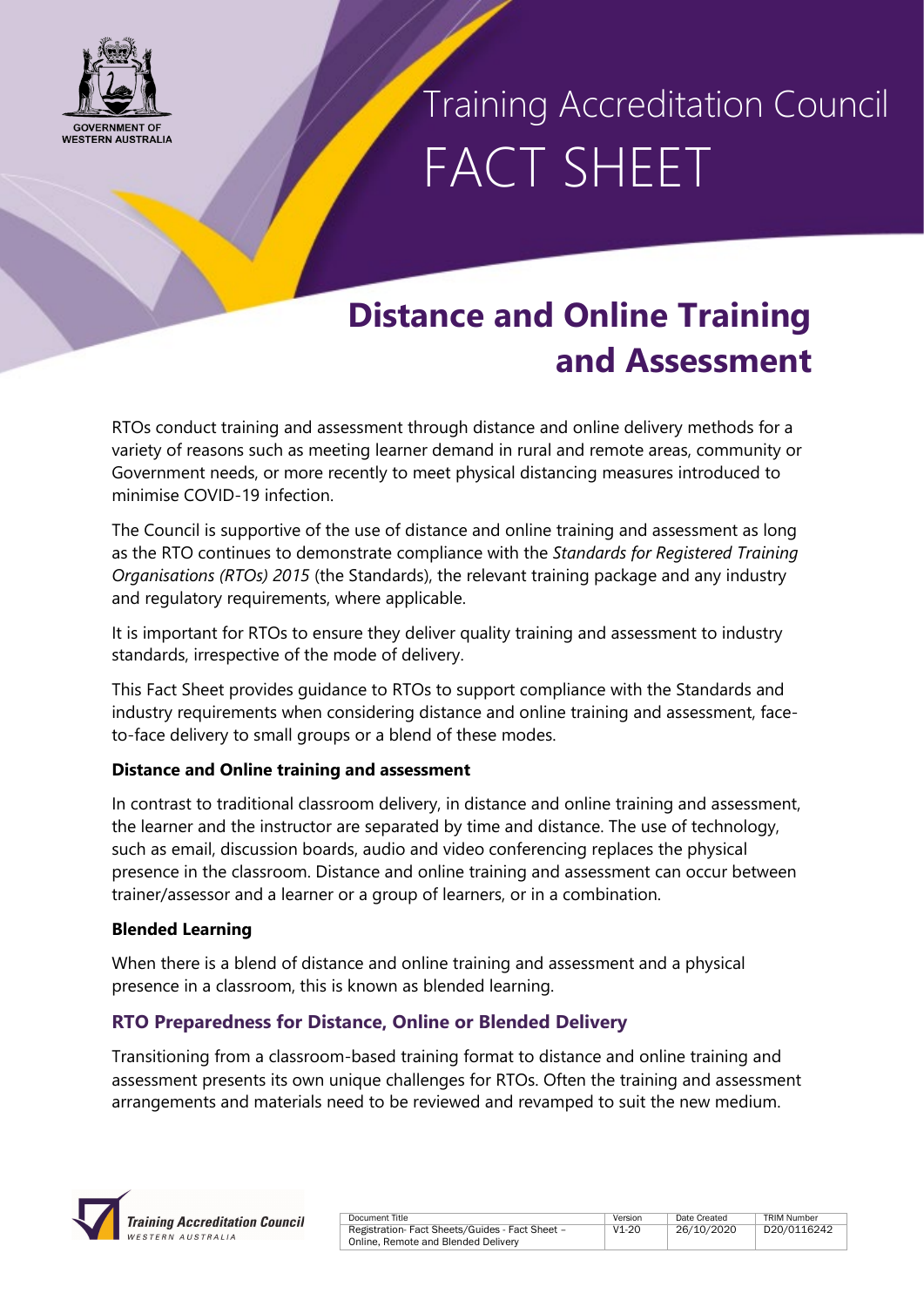At the same time, the training must continue to support learners, allow engagement and enable development of skills and knowledge to industry standard. Importantly, distance and online delivery must also provide opportunity for learners to demonstrate competency in accordance with all specified training package requirements.

A major consideration for RTOs when introducing distance and online training and assessment is whether the change is a temporary measure in response to a particular issue such as COVID-19 restrictions, or a transition to a longer-term delivery strategy. Simpler approaches such as establishing a virtual classroom using video conferencing may be all that is required for a stop-gap measure. A longer-term strategy will need to factor in other considerations, such as the size and nature of the market and costs involved in making the transition.

#### **Availability of resources, equipment and skills to manage distance and online delivery**

- Does the RTO have the computers and other equipment to support distance and online training and assessment?
- Is there reliable internet access to enable training and engagement with learners?
- Do trainers and assessors have the skills to adapt existing training material to audio or video content?
- Do trainers and assessors have the skills to use the software applications and technology needed to run virtual classes or host video discussions or conferences?

#### **Can training be readily adapted for distance and online delivery?**

- Review each of the knowledge and skills components carefully. Some content may be easily delivered by distance or online in text format; other content may be more appropriately delivered via audio or video.
- Consider how technologies such as video recording and other communication software would support training and assessment.
- Pay particular attention to assessment conditions described in the assessment requirements for each unit of competency. How will specified requirements and conditions be managed and complied with in an online training context?
- Consider sequencing training and assessment to bring forward theoretical components across single or multiple units for continued learning until practical components can be undertaken.
- Where training includes mandatory work placements, it may be necessary to defer them until such time that they can occur.

Where the training package or accredited course allows, consider the use of simulated workplace environments and how activities conducted in simulation could be recorded as assessment evidence.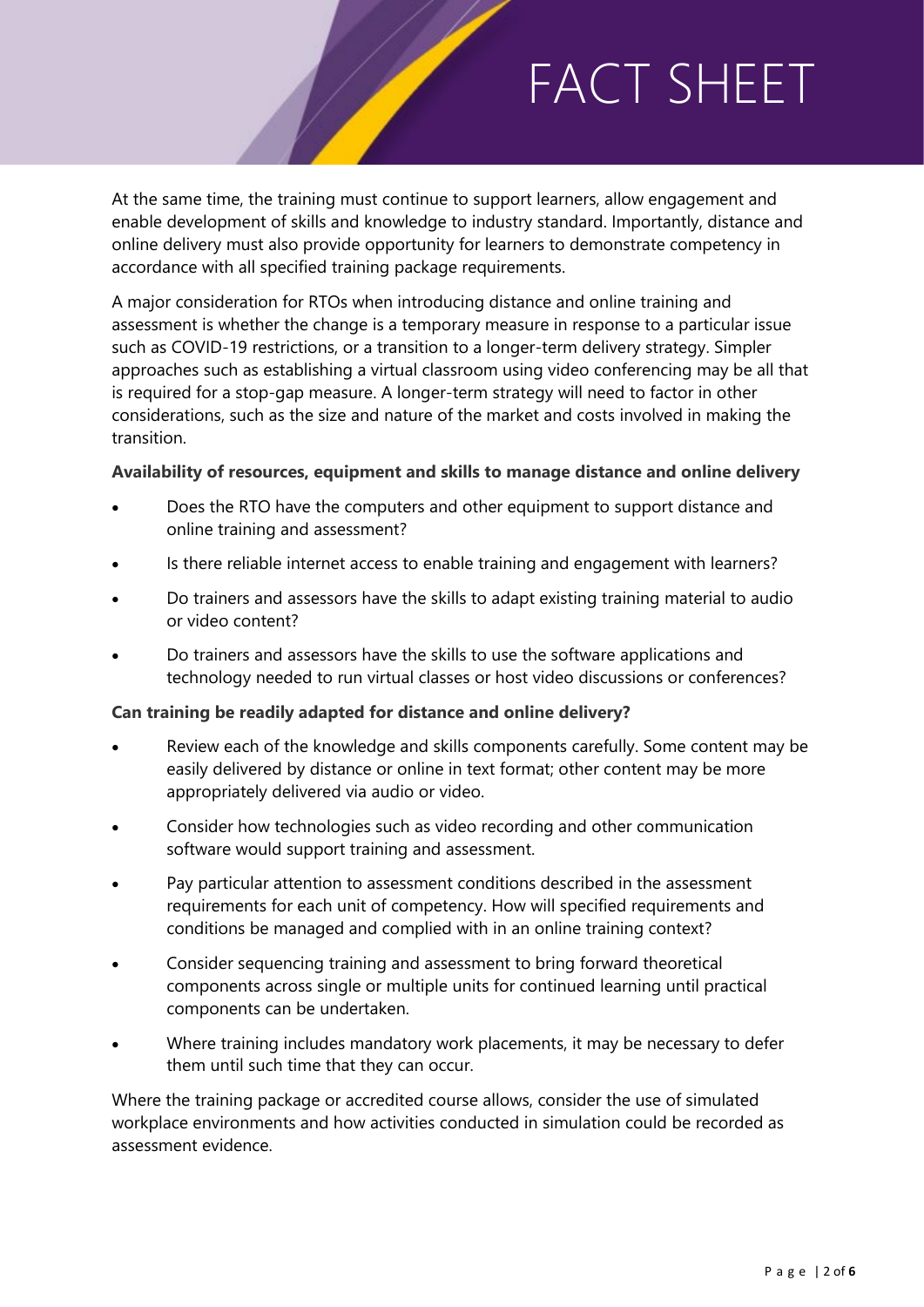Not all training is suited for delivery via distance or online learning. This could be due to the nature of the content, assessment or work placement requirements, or limitations to demonstrating competency.

### **Marketing Distance and Online Delivery**

#### **Information for prospective learners**

- Be aware that not all learners have the same level of access to technology or the digital literacy required to engage in online learning.
- Prospective learners must be given timely, accurate and sufficient technical information to enable them to determine whether they have the computer technology and software to undertake the training. Some learners may need additional support to fully understand the technical requirements for the training.
- Distance, online or blended delivery could see a shift in the teaching–learning dynamic and learners may need to take on greater responsibility for managing their own learning. Pre-enrolment information should clearly spell out all training and assessment arrangements, including learners' obligations, deadlines for completion of assignments and assessments, and expected investment of time in self-directed learning.

#### **Information for current learners**

- Learners who have already commenced their regular face-to-face training will need to be advised of the modifications to their training. What are the implications for them?
- Do current learners have the skills and technology to make the transition?
- Will there be changes to training completion dates?
- Are there additional financial impost on learners? E.g., mail services, access to technology or additional internet bandwidth?
- What options could be available to learners who experience difficulty transitioning to distance, online or blended learning?

### **Responding to Learners' Needs**

Be attentive to the needs of the individual learners who will be accessing distance and online delivery. Not all learners have the same level of access to technology or the digital literacy skills required to engage in online learning.

Key considerations:

- The way you usually assess the support needs of your learners may need to be adapted to suit the distance, online or blended environment.
- Digital literacy is critical to learners' ability to participate effectively in online training. Consider how you will assess your learners' digital literacy skills and what support they may need to participate effectively and successfully in the training.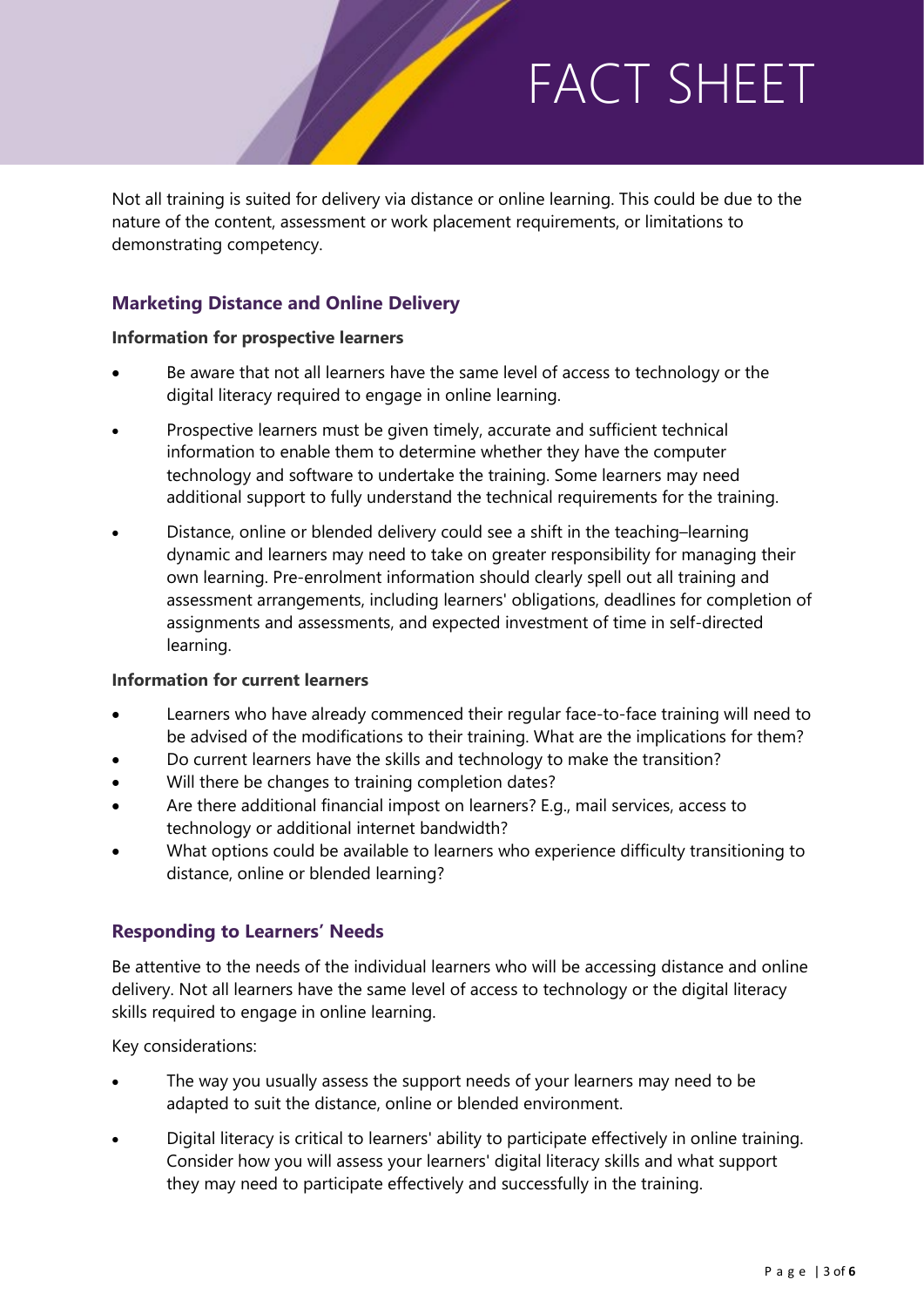- Some learners may not have the level of self-directed learning and study skills required, including time management, and may need additional support to manage their distance or online learning.
- Consider the IT support needed to support learners so technical issues that invariably arise in online environments can be quickly resolved.

For additional guidance on identifying and responding to learner needs, please refer to the [TAC Identifying and Meeting Learner Needs Fact Sheet.](https://tac.wa.gov.au/SiteCollectionDocuments/2018-13791.pdf)

### **Distance, Online or Blended Training and Assessment**

Training and assessment strategies must clearly show how each component of the course will be delivered and assessed via distance, online or blended delivery. All knowledge, skills, assessment requirements and assessment conditions must be appropriately addressed.

Key considerations include:

- Revisit and revise current training and assessment strategy documents to reflect the new training and assessment arrangements.
- Review and recalculate the amount of training for the program to ensure it is consistent with the requirements of the training product and enables learners to meet the requirements of the training product they are enrolled in.
- Ensure revised assessment strategies comply with the **Principles of Assessment** (fairness, flexibility, validity and reliability) and **Rules of Evidence** (validity, sufficiency, authenticity and currency).
- Prior arrangements may need to be made to record activities conducted via audio or video technology, as it may be too late to do so after the event.
- Consider other contractual obligations and whether other parties (e.g. funding bodies) need to be advised of the modifications to training and assessment and changes to training completion dates.

Also consider strategies you could use to collect evidence of knowledge and of skills remotely, together with strategies to verify and authenticate evidence. In developing these, consider:

- Context for assessment use of a local workplace, or a simulation at home, a local school or TAFE campus
- Observer could be a local official, e.g. a teacher, police officer, pastor, post office manager
- Checklists/assessment instructions could be contextualised for the observer and the context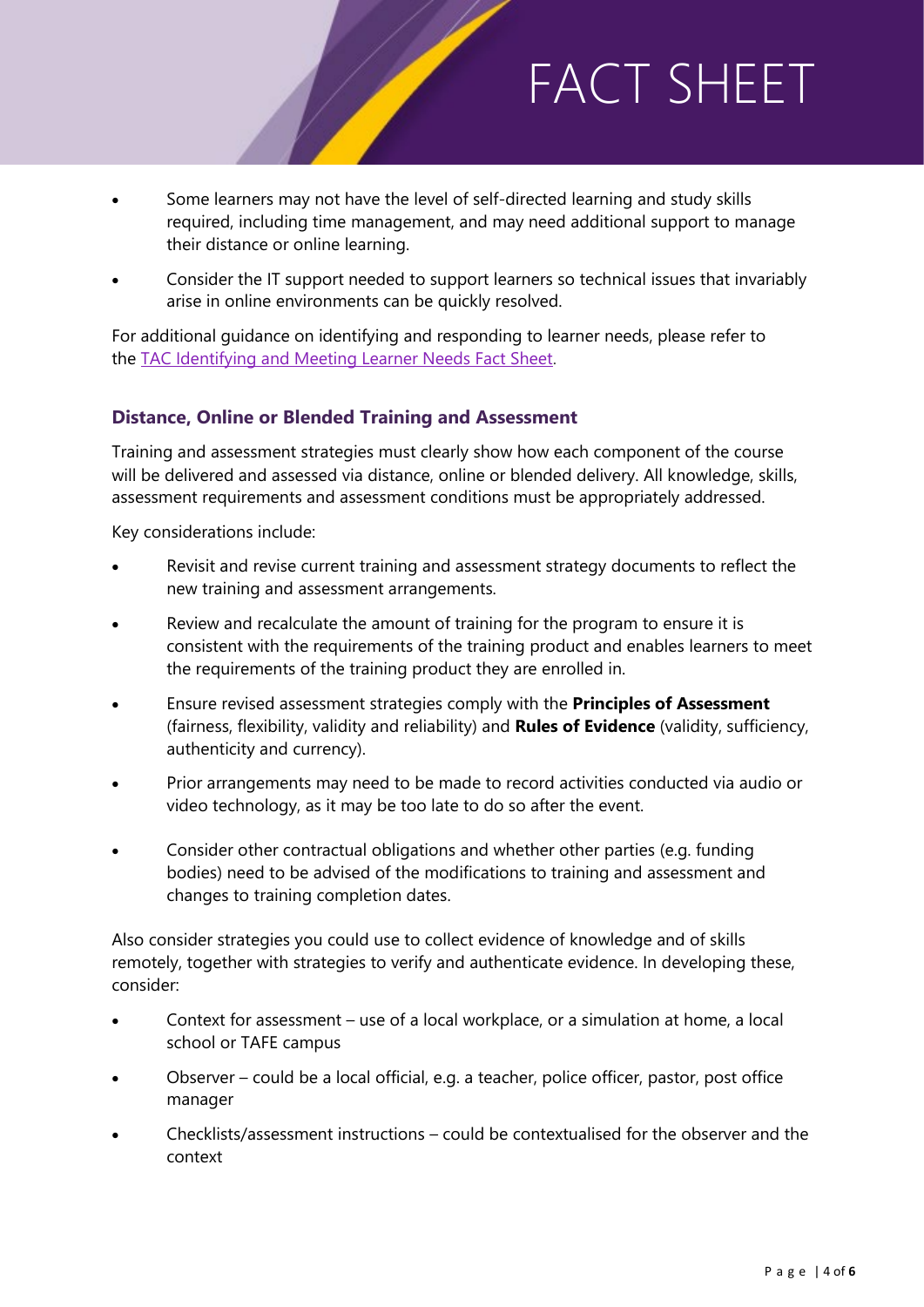- Verification of evidence could be through the use of video recordings or live video links to confirm face-to-face the evidence presented is the learner's own work
- Verification of identity could be through a driver's licence with photo to confirm the learner who is participating in the remote training/assessment is the same person who will be issued with the credential on completion.

Additional guidance on training and assessment:

- [TAC Fact Sheet on Assessment](https://tac.wa.gov.au/SiteCollectionDocuments/2018-13804.pdf)
- DTWD publication [Assessment in the VET sector](http://www.dtwd.wa.gov.au/sites/default/files/uploads/Assessment%20in%20the%20VET%20Sector%20-%202016%20-%20Final.pdf)
- TEQSA [online delivery resources](https://www.teqsa.gov.au/online-learning-good-practice)

### **Maintaining Records for Distance, Online or Blended Delivery**

Records management requirements in the Standards remain relevant and applicable to all VET training and assessment services, irrespective of the modes of delivery adopted.

At any subsequent audits, the Council would want to see evidence that:

- modifications to an RTO's training and assessment arrangements, including the rationale for the changes, are clearly documented; and
- Prospective learners and current students have been provided with accurate and sufficient information to explain the changes and to confirm they are able to participate fully in the modified training and assessment.

Additional guidance on records management is available via the [TAC Fact Sheet on Records](https://tac.wa.gov.au/SiteCollectionDocuments/D20%200062501.pdf)  [Management.](https://tac.wa.gov.au/SiteCollectionDocuments/D20%200062501.pdf)

#### **Staying Up to Date – Impact of COVID-19**

The impact of COVID-19 varies for different industry sectors, and likewise the impact on training delivery will take many forms for different RTOs. Circumstances may change rapidly and some industry sectors are circulating information on alternative training arrangements and exemptions in response to COVID-19.

It is important for RTOs to stay connected to their networks and information sources to ensure access to up to date and accurate information.

Advice from bona fide sources, including WA and Australian Governments, the Australian Industry Skills Committee (AISC), industry skills committees, industry reference groups and industry regulators will be circulated through TAC Special Bulletins as they are issued. Industry advice and TAC Special Bulletins issued to date are available on the [TAC website.](https://tac.wa.gov.au/newsandevent/Pages/default.aspx)